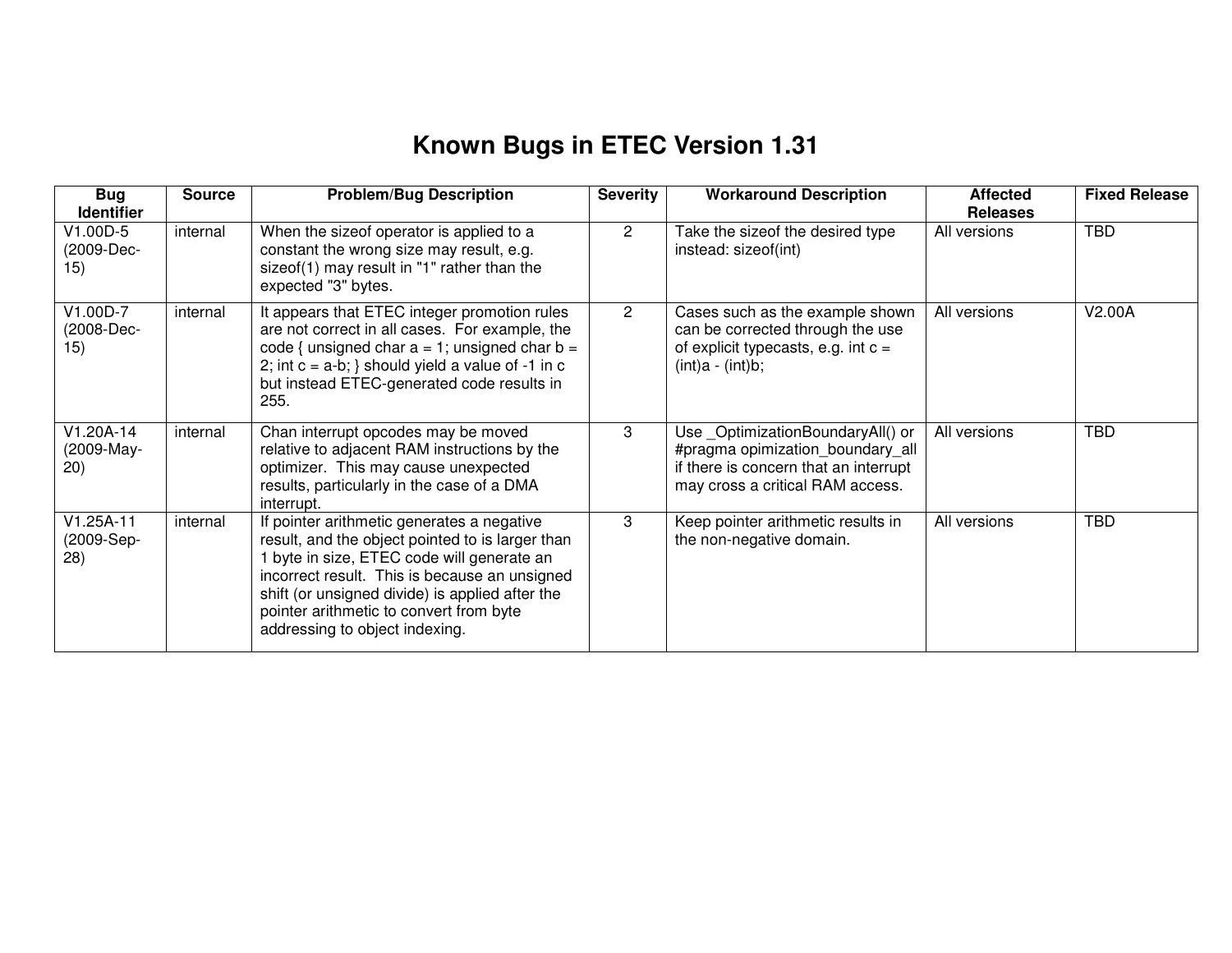| $V1.25B-6$<br>(2009-Dec-9)      | internal               | The STACK SIZE defines macro gets the<br>calculated value of the worst-case stack<br>depth. In certain rare cases, this value can be<br>slightly larger than the actual worst-case. This<br>can occur when a stack usage of a register<br>save and restore (e.g. in a called C function)<br>is eliminated via optimization. Such a register<br>save requires 4 bytes of stack space, but the<br>removal of it is not currently getting accounted<br>for in the stack size calculation. | 4 | Care should be taken in that in<br>some rare cases, a<br>STACK_SIZE_value that is non-<br>zero can still mean that no stack is<br>actually utilized. Another way to<br>verify that no stack is used is to<br>make sure that no <func class<br="">name&gt;__STACKBASE_macros<br/>are defined.</func> | All versions | <b>TBD</b>                                                          |
|---------------------------------|------------------------|----------------------------------------------------------------------------------------------------------------------------------------------------------------------------------------------------------------------------------------------------------------------------------------------------------------------------------------------------------------------------------------------------------------------------------------------------------------------------------------|---|-----------------------------------------------------------------------------------------------------------------------------------------------------------------------------------------------------------------------------------------------------------------------------------------------------|--------------|---------------------------------------------------------------------|
| $V1.25B-7$<br>(2009-Dec-<br>11) | internal &<br>customer | The optimizer/analyzer does not yet support<br>reentrant functions, whether they be callable<br>C functions or ETEC code fragments.<br>Reentrance is supposed to be detected and<br>cause an error, but in some cases this<br>detection failed, allowing for optimization to<br>continue. Sometimes the result could be a<br>linker crash, or sometimes invalid code<br>generation, or in some cases working code<br>resulted.                                                         | 3 | Avoid writing reentrant functions<br>until the ETEC optimizer/analyzer<br>fully supports them.                                                                                                                                                                                                      | All versions | V1.25C<br>(reentrance<br>detection),<br>TBD (support<br>reentrance) |
| $V1.31A-1$<br>(2010-Jun-<br>23) | customer               | When a function with an argument of enum<br>type is called, if the passed parameter is a<br>constant (including enum literals) the<br>compilation would fail.                                                                                                                                                                                                                                                                                                                          | 3 | Change the function argument<br>type to an "int".                                                                                                                                                                                                                                                   | All versions | V1.31B                                                              |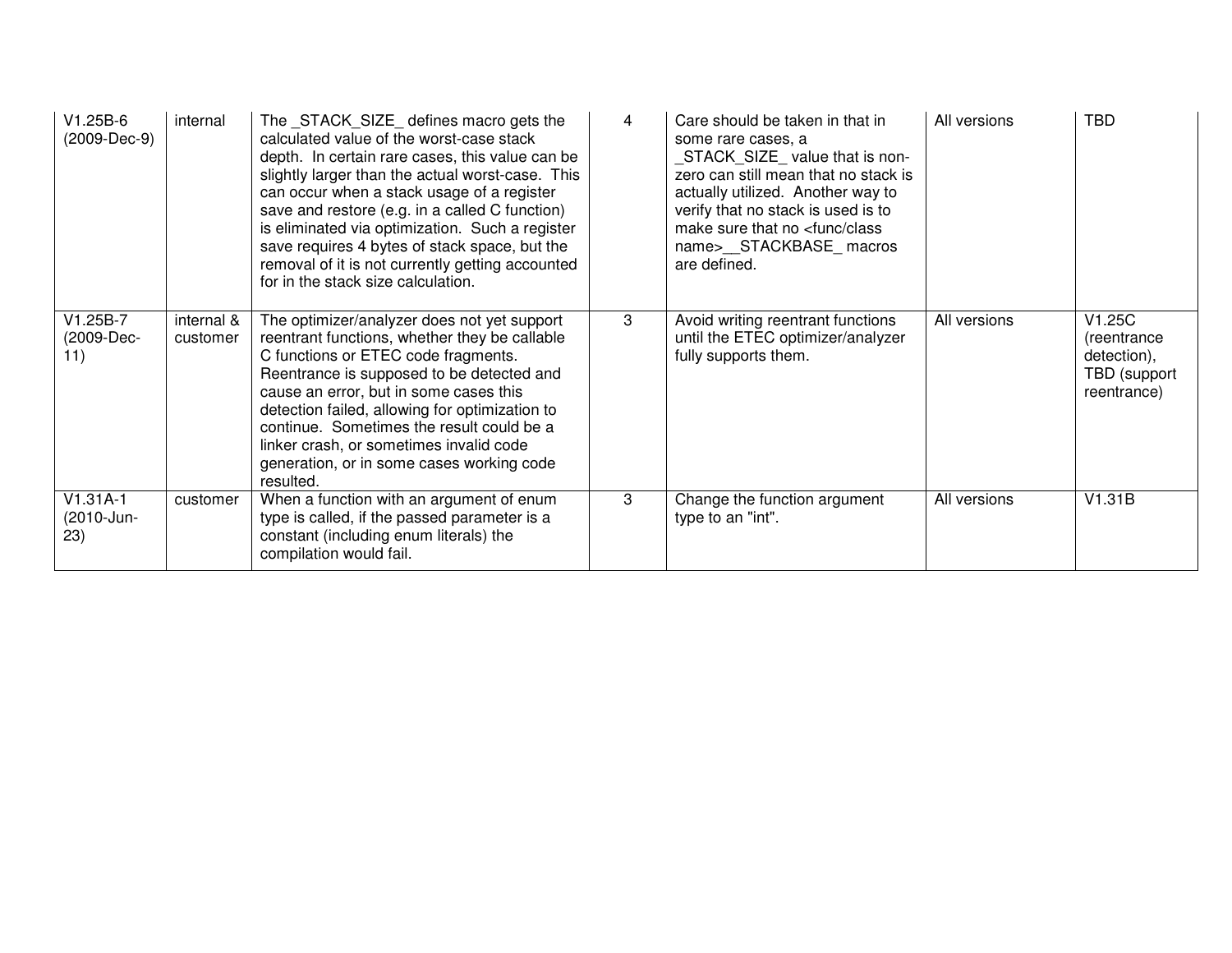| $V1.31A-2$<br>(2010-Jul-05) | customer | When a scratchpad programming model is<br>used, there are cases where scratchpad<br>variable and temporary locating may be done<br>wrong, resulting in multiple items using the<br>same location with resulting data corruption.<br>The bug case is generally triggered by 8-bit<br>scratchpad variables, particularly in cases<br>where there are more 8-bit variables than 24-<br>bit, intermixed with the definition of a function<br>that takes parameters (a non-empty<br>parameter frame). Note that the .map file<br>displays all scratchpad variables at the<br>location they are supposed to be at; when the<br>bug occurs a variable (or variables) of stored<br>at a different location than that indicated in the<br>.map file. | $\mathbf{2}$ | This bug can generally be worked-<br>around by moving the function<br>definition with the conflicting<br>parameter frame to the very<br>beginning of compilation/link, or<br>the very end, or by reducing the<br>number 8-bit variables in<br>scratchpad memory. For example,<br>Bool scratchpad variables could<br>be converted to unsigned int24<br>type. In any case, careful analysis<br>must be done to ensure the bug<br>has been completely worked-<br>around. | V1.25B - V1.31A | V1.31B |
|-----------------------------|----------|---------------------------------------------------------------------------------------------------------------------------------------------------------------------------------------------------------------------------------------------------------------------------------------------------------------------------------------------------------------------------------------------------------------------------------------------------------------------------------------------------------------------------------------------------------------------------------------------------------------------------------------------------------------------------------------------------------------------------------------------|--------------|-----------------------------------------------------------------------------------------------------------------------------------------------------------------------------------------------------------------------------------------------------------------------------------------------------------------------------------------------------------------------------------------------------------------------------------------------------------------------|-----------------|--------|
| $V1.31A-3$<br>(2010-Jul-07) | customer | The ETEC linker is issuing an error when<br>mismatching function declarations are<br>encountered. An error should only occur<br>when a declaration and definition of a function<br>mismatch. Since the return type of the<br>absolute value intrinsic functions was changed<br>between V1.25B and V1.25C (return type is<br>unsigned ratehr than signed now), attempting<br>to link object files built with V1.25B and earlier<br>with object files built with V1.25C is incorrectly<br>failing due to the declaration mismatch<br>detected.                                                                                                                                                                                                | 3            | Ensure that object files being<br>linked are compiled with a<br>coherent set of declarations. With<br>regards to the absolute value<br>intrisnic function mismatch, this<br>may require editing the ETpu_Lib.h<br>or similar to get around the issue.                                                                                                                                                                                                                 | All versions    | V1.31B |
| $V1.31A-4$<br>(2010-Jul-07) | customer | The ETEC linker issues an error and stops the<br>link process when .lst file output is requested<br>but not all underlying source files that<br>contribute to the executable image are<br>available.                                                                                                                                                                                                                                                                                                                                                                                                                                                                                                                                        | 3            | Do not attempt to generate . Ist files<br>when all source files are not<br>available, or use dummy source<br>files to get around the error.                                                                                                                                                                                                                                                                                                                           | All versions    | V1.31B |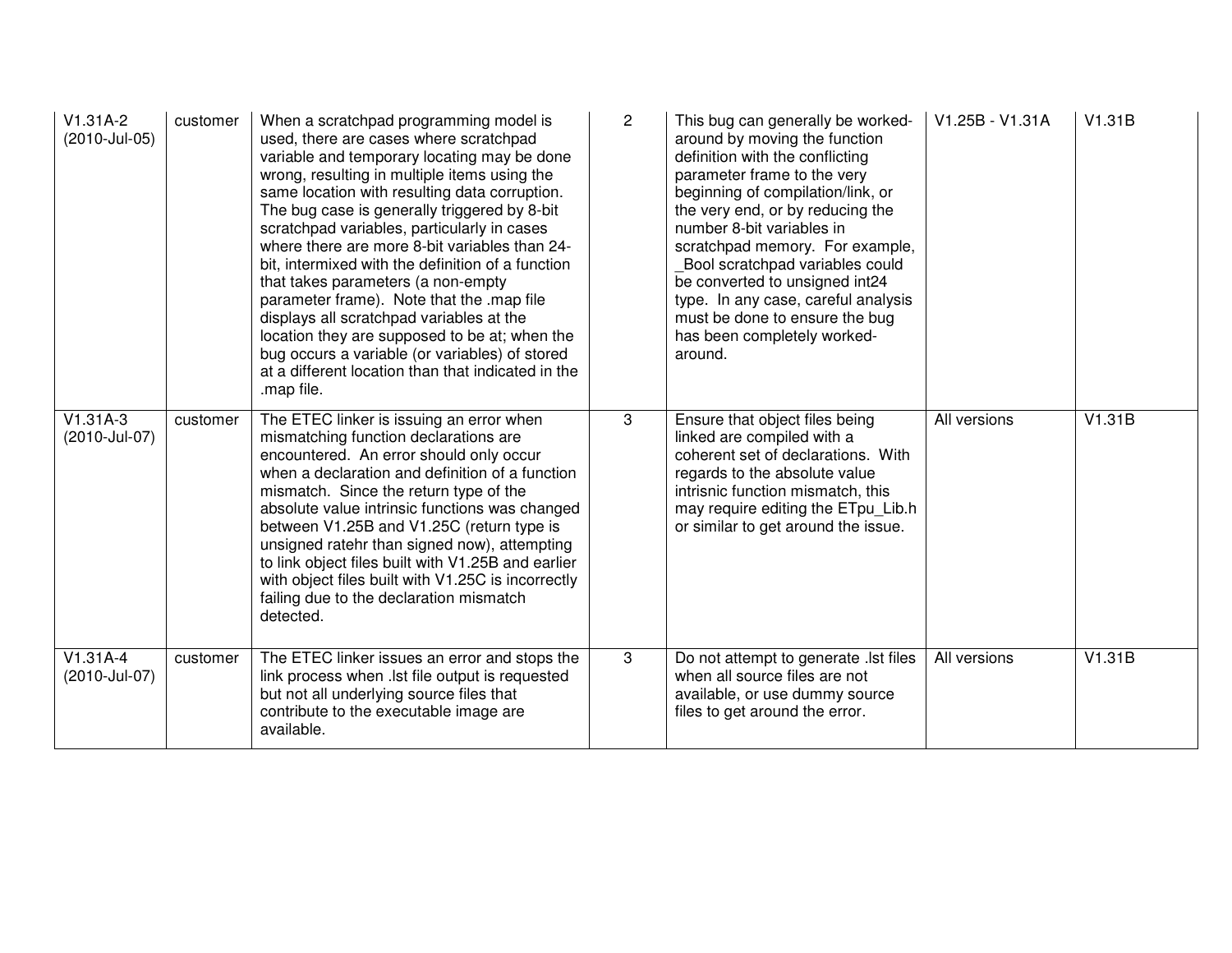| $V1.31B-1$<br>(2010-Jul-15)      | internal | The error/warning messages are at times<br>outputting source file path information<br>inconsistently. In some messages styles, the<br>path can be reported incorrectly. Compilation<br>and linking occurs correctly; this is a<br>messaging issue.                                                                                                                                                                                                                                                                                                                                               | 4              | None needed.                                                                                                                                                                                                                                                                                                                                              | All versions | V1.31C |
|----------------------------------|----------|--------------------------------------------------------------------------------------------------------------------------------------------------------------------------------------------------------------------------------------------------------------------------------------------------------------------------------------------------------------------------------------------------------------------------------------------------------------------------------------------------------------------------------------------------------------------------------------------------|----------------|-----------------------------------------------------------------------------------------------------------------------------------------------------------------------------------------------------------------------------------------------------------------------------------------------------------------------------------------------------------|--------------|--------|
| $V1.31B-2$<br>(2010-Aug-<br>(06) | internal | If a function contains an intrinsic that uses the<br>MDU or a fixed point library call, but does not<br>use any other MDU operators<br>(multiply/divide), the code generator may<br>mistakenly assign a local variable to the macl<br>(or mach) register which may conflict with the<br>intrinsic or fixed point call.                                                                                                                                                                                                                                                                           | $\overline{2}$ | Add a useless line of code to the<br>problem function such as "if (0) dc<br>*= dc;" where dc is a local variable<br>(or any variable for that matter).<br>The optimizer removes all code<br>associated with this dummy line of<br>code, but it is enough to cause the<br>code generator to avoid using the<br>mach/macl registers for local<br>variables. | All versions | V1.31C |
| $V1.31C-1$<br>(2010-Aug-<br>25)  | internal | In the case where one operand of a binary<br>operation is of integer type, and the other is of<br>fract type the code generator may incorrectly<br>swap the order of the two operands which is a<br>problem for operations that are not<br>commutative. The problem happens when the<br>second operand is the fract. For example, the<br>following would compile incorrectly:<br>unsigned int24 i_am_uint24;<br>unsigned fract24 i_am_ufract24;<br>$\mathcal U$<br>if $(i\_am\_uint24 < i\_am\_ufract24)$<br>$\mathcal{U}$<br>The operands get swapped so in essence a '>'<br>operation is done. | 3              | The problem is easily worked-<br>around by making sure the types<br>of operands are explicitly made the<br>same, such as:<br>unsigned int24 i am uint24;<br>unsigned fract24 i am ufract24;<br>$\mathcal{U}$<br>if $(i_{am\_uint24} < (unsigned$<br>int24)i_am_ufract24)<br>$\mathcal{U}$                                                                 | All versions | V1.31E |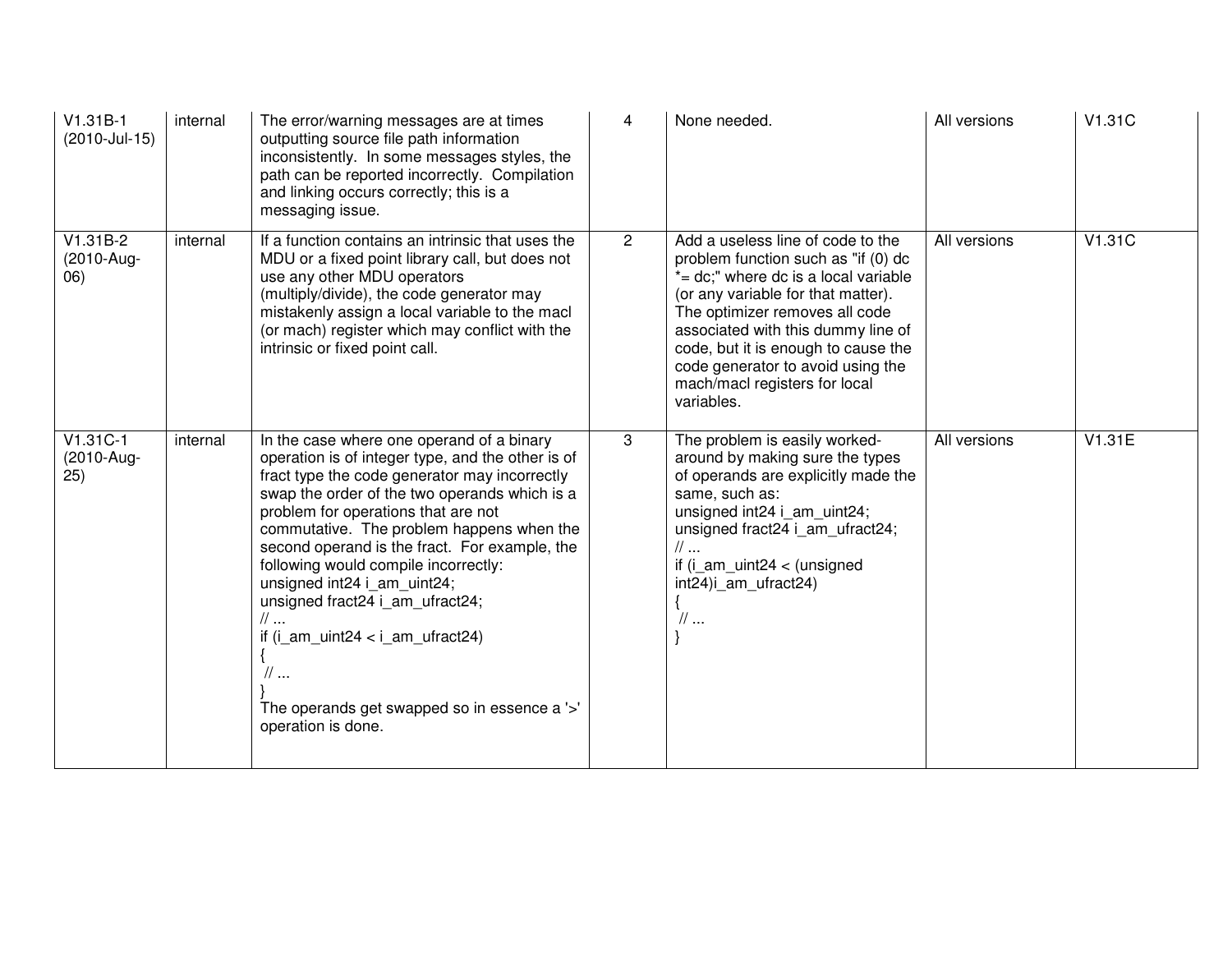| V1.31E-1<br>(2010-Oct-<br>(20) | internal | The expression $(x != 0)$ is supposed to result<br>in a 0 or 1, but is instead resulting in a non-<br>zero value rather than 1 when the expression<br>is true. This is fine when the expression is<br>used in a test such as an if () statement, but a<br>problem when the expression result is used in<br>arithmetic.                                                                                                                                                                                                                                                                                                                                                                       | $\overline{2}$ | Change statements such as "result<br>$+= (x != 0)$ ;" to "result $+= !(x == 0)$ ;"<br>or "result $+= (x ? 1 : 0)$ ;".                                                                                                                                                                                                                                                                                                           | All versions | V1.31F |
|--------------------------------|----------|----------------------------------------------------------------------------------------------------------------------------------------------------------------------------------------------------------------------------------------------------------------------------------------------------------------------------------------------------------------------------------------------------------------------------------------------------------------------------------------------------------------------------------------------------------------------------------------------------------------------------------------------------------------------------------------------|----------------|---------------------------------------------------------------------------------------------------------------------------------------------------------------------------------------------------------------------------------------------------------------------------------------------------------------------------------------------------------------------------------------------------------------------------------|--------------|--------|
| $V1.31E-2$<br>(2010-Nov-2)     | customer | There is an optimization bug when a chan<br>register write is closely followed by a read of<br>an ert register (erta or ertb), wherein the two<br>operations may be incorrectly combined. For<br>example, in this code snippet:<br>$chan = chan$ ;<br>if (erta $>$ ertb) // active time<br>The C code above generates assembly code<br>similar to:<br>alu $chan = chan + 0x0$ ;;<br>$sr = erfA+0x0$ ;;<br>alu<br>nil = ertB-sr, SampleFlags;;<br>alu<br>seq if LessThan==false then goto<br>ELSE IFELSE 37, flush;;<br>Which optimization improperly combines into:<br>alu $sr = chan + 0x0$ ;;<br>nil = ertB-sr, SampleFlags;;<br>alu<br>seq if LessThan==false then goto 0xD60,<br>flush;; | $\overline{2}$ | The workaround is to create an<br>optimization boundary between the<br>chan register write and the ert<br>register read, like:<br>$chan = chan$ ;<br>#pragma<br>optimization boundary all<br>if (erta $>$ ertb) // active time<br>This results in correct code:<br>$chan = chan + 0x0$ ;;<br>alu<br>$sr = ertA+0x0$ ;;<br>alu<br>$nil = ertB-sr,$<br>alu<br>SampleFlags;;<br>seq if LessThan==false then<br>goto 0xD64, flush;; | All versions | V1.31F |
| V1.31E-3<br>$(2010 - Dec-2)$   | internal | Cases have been found where the const type<br>modifier has been getting misapplied to other<br>non-const declarations in the area of a const<br>declaration, which can result in undue<br>compilation failures. The problem may be tied<br>to the use of 'const' in function declarations.                                                                                                                                                                                                                                                                                                                                                                                                   | 3              | Disable use of const when a<br>problem arises for now.                                                                                                                                                                                                                                                                                                                                                                          | All versions | V1.31F |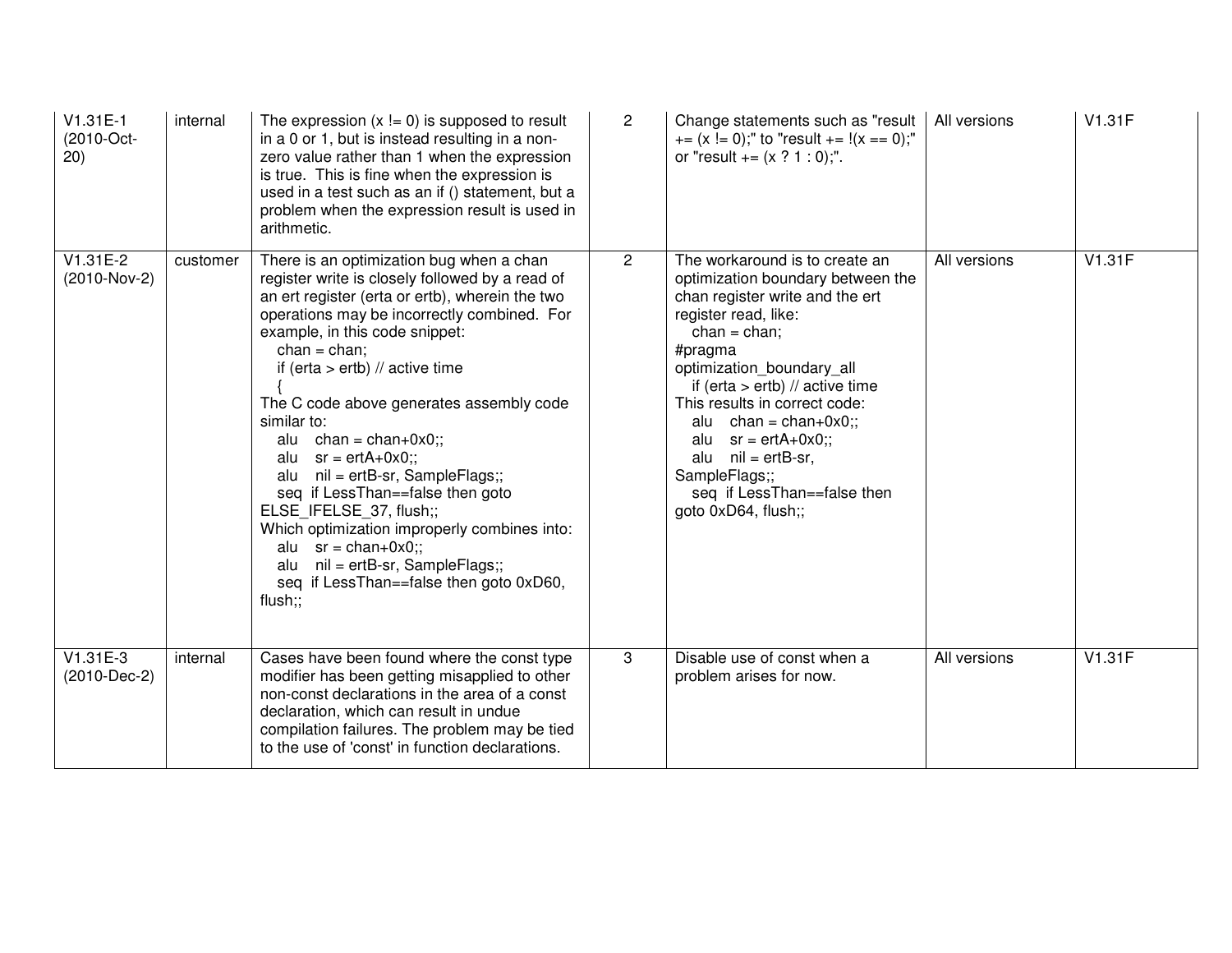| $V1.31E-4$<br>(2010-Dec-2)      | internal | When an array that is a member of a structure<br>needs to be converted to a pointer type (e.g.<br>passing a reference to the array into a<br>function call), compilation is failing.                                                                                                                                                                                                                                                                                                                              | 3            | If compilation fails due to this bug,<br>rewrite the offending expression.<br>For example:<br>WAS (failing):<br>struct_var.array_member<br>TO:<br>&(struct_var.array_member[0])                                                 | All versions | V1.31F |
|---------------------------------|----------|-------------------------------------------------------------------------------------------------------------------------------------------------------------------------------------------------------------------------------------------------------------------------------------------------------------------------------------------------------------------------------------------------------------------------------------------------------------------------------------------------------------------|--------------|---------------------------------------------------------------------------------------------------------------------------------------------------------------------------------------------------------------------------------|--------------|--------|
| $V1.31E-5$<br>(2010-Dec-<br>15) | customer | When using the -enginescratchpad<br>programming model there are cases where<br>the defines file output causes the linker to file,<br>or in some cases the defines file will process<br>but contain corruption in the engine variables<br>area.                                                                                                                                                                                                                                                                    | $\mathbf{2}$ | No reasonable workaround. The<br>short-term method to move<br>forward until the problem is fixed is<br>to disable the defines file output (-<br>defines- link option) or not use the<br>-enginescratchpad programming<br>model. | All versions | V1.31F |
| $V1.31E-6$<br>(2010-Dec-<br>19) | internal | When a no-flushed conditional branch/call is<br>followed by a conditional ASCE, the linker's<br>internal diagnostics falsely detects a bug (this<br>case can only be generated with assembly;<br>the compiler qill not generate this opcode<br>sequence). For example:<br>seq if n then goto MultiCondionalAlu_Neg,<br>no flush;;<br>alu if n then $p = p + 0x32$ ;;<br>Yields the error:<br>Fatal Bug Detected During Internal<br>Diagnostics:<br>An atom is both a fork and a join,<br>DiagCheckAtomMemChain(); | 3            | The assembly must be re-coded to<br>work-around this.                                                                                                                                                                           | All versions | V2.00A |
| $V1.31F-1$<br>(2011-Apr-<br>11) | customer | When the linker option "-idata-" is specified to<br>disable initialized data files, it has the side-<br>effect of not properly initializing the<br>GLOBAL_INIT_DATA_ADDR_ macro in the<br>auto-defines file.                                                                                                                                                                                                                                                                                                      | 3            | Do not specify -idata- if the auto-<br>defines macro<br>GLOBAL_INIT_DATA_ADDR_ is<br>needed.                                                                                                                                    | All versions | V2.00A |